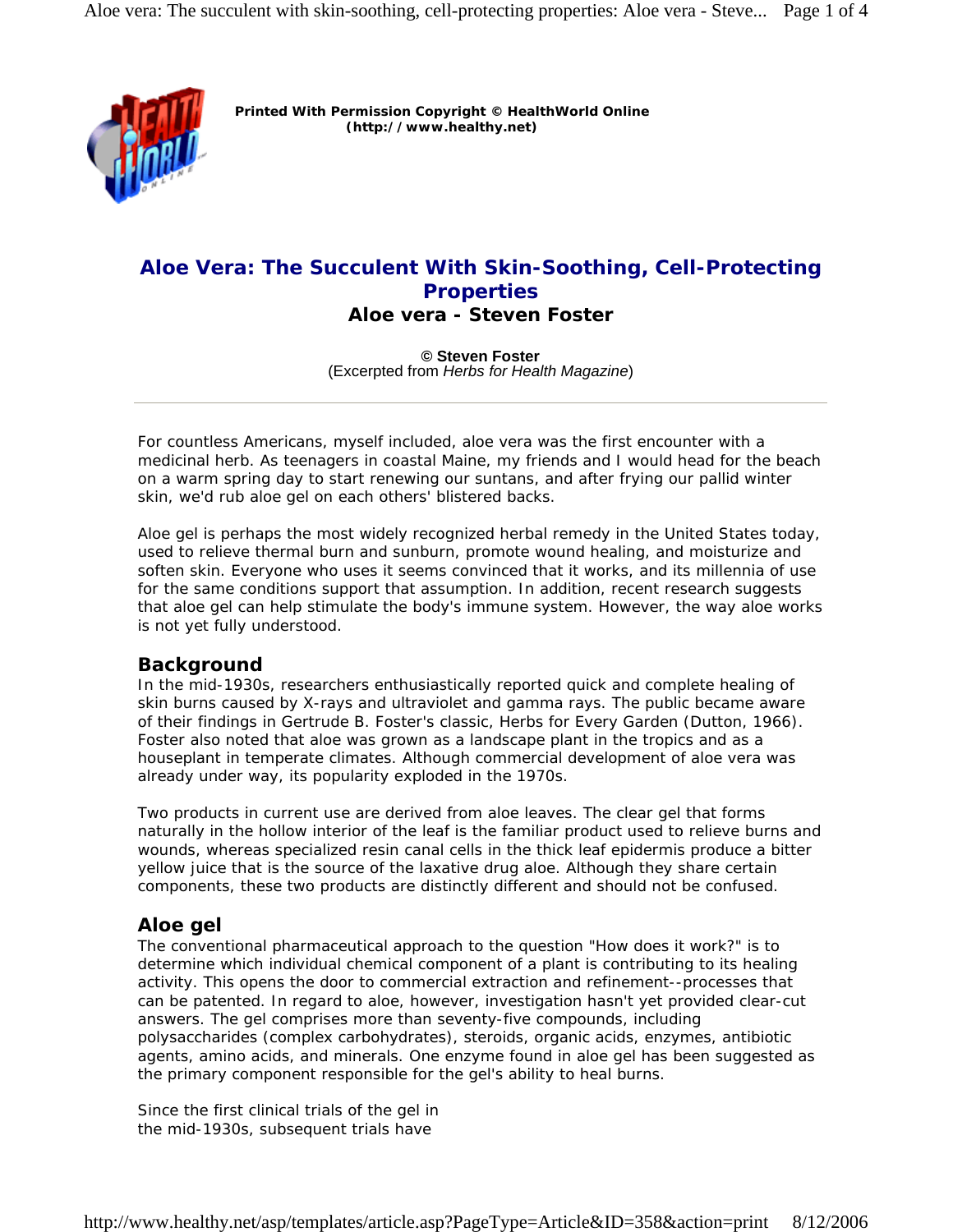produced similar, positive results. However, evidence from those experiments and from many favorable case histories is inconclusive because much of the work suffered from poor experimental design and small test samples. Although recent, more thorough research has confirmed the likelihood of useful physiological effects, the gel's properties still haven't been ascribed to specific components. Among some of the recent findings:

• Researchers at Tokyo Women's Medical College in Japan have shown that certain lectins (a type of protein) in aloe gel may stimulate the immune system to increase production of killer cells, or naturally



occurring lymphocytes that kill bacteria and tumor cells.

• Studies in Japan and the Netherlands suggest that constituents in aloe gel can enhance the workings of the immune system by containing the killer cells' lethal chemicals, preventing them from damaging healthy, functional cells.

• A research group at the University of Texas Health Science Center in San Antonio is studying the effects of aloe extracts on normal and tumor cells in humans. Although aloe probably will not emerge as a new cancer drug, such experiments provide more information on how aloe gel heals wounds and burns.

• A review of the medical literature by a group at the University of Texas in Galveston concluded that aloe gel clearly promotes wound healing and prevents progressive skin damage caused by burns and frostbite. It works by penetrating injured tissue, relieving pain, reducing inflammation, and dilating capillaries to increase blood flow to the injury. • A review of the scientific literature on aloe shows that while many cosmetics containing aloe claim to stop the aging of skin, they actually only moisturize it, thereby temporarily diminishing blemishes. However, aloe vera extracts have the potential--as yet undemonstrated--to stimulate synthesis of collagen and elastin fibers, which could stop the degenerative skin changes associated with aging.

## **Aloe as laxative**

As in ancient times, drug aloe (prepared from the bitter yellow juice of the leaf) and its derivatives are used extensively today as active ingredients in commercial laxative preparations, most often in combination with other botanical laxatives such as cascara sagrada bark and senna leaves or pods. Aloe leaves are cut at the base to release the juice, which is then heated to evaporate the water. The remaining dark brown mass is drug aloe. Commercial aloin is a refined form of drug aloe that contains high concentrations of barbaloin, aloe's main laxative constituent. In Germany, concentrated extracts of dried aloe leaves are used as laxatives preceding rectal surgery and as a hemorrhoid treatment.

Despite their widespread use in commercial preparations, drug aloe and aloin are considered the least desirable of plant laxatives for home health care. Besides being extremely bitter, they produce cramping and irritation in the digestive tract. Overdose or other misuse can cause abdominal pain, gastrointestinal bleeding, or even kidney disorders. Pregnant or nursing women should not take products containing drug aloe or aloin because they stimulate the uterus (which can bring on premature labor) and because they pass readily into the mother's milk, sometimes causing gastrointestinal distress in the nursing infant.

# **Using aloe**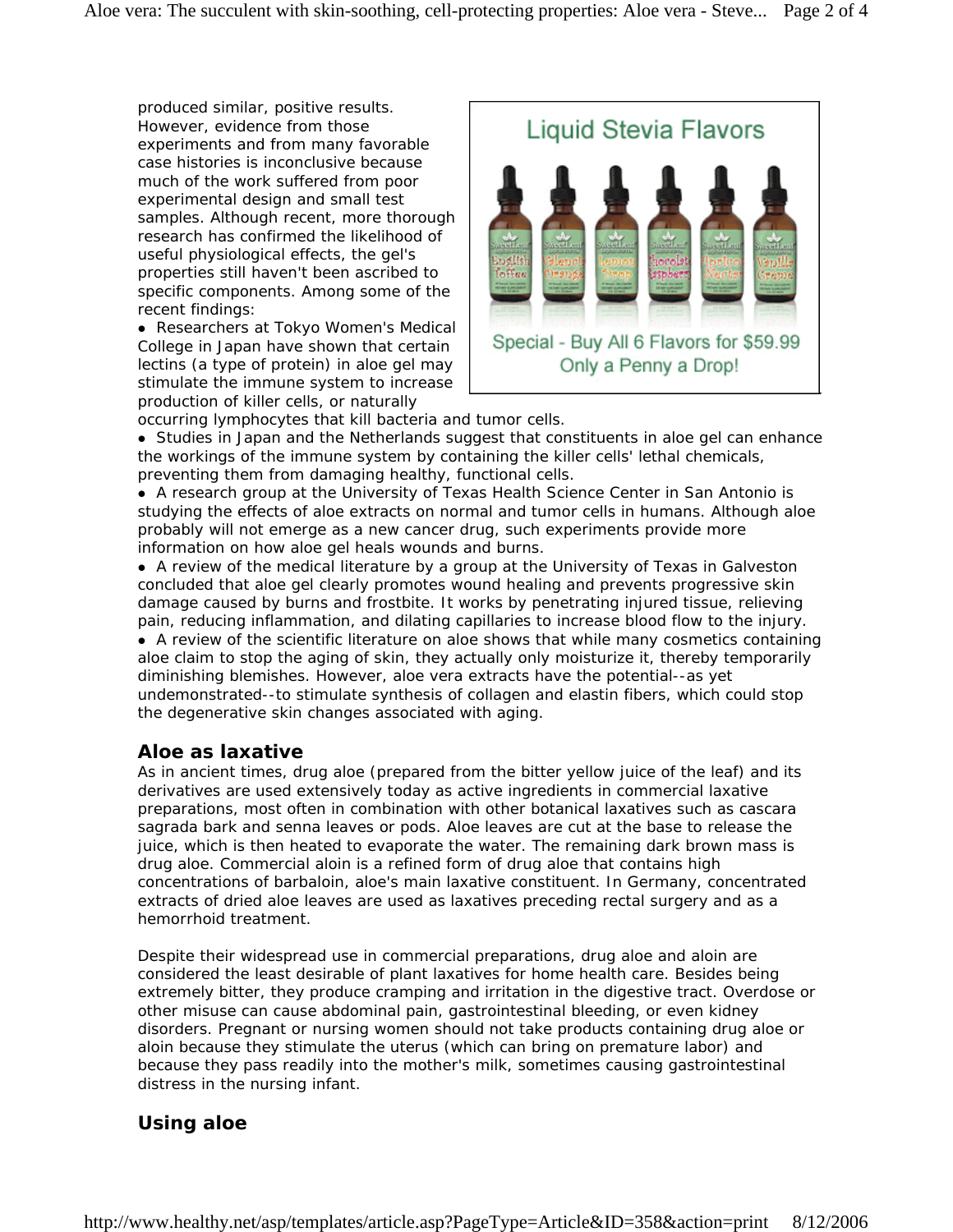In his book *Natural Health, Natural Medicine* (Houghton Mifflin, 1990), Andrew Weil suggests that fresh aloe gel applied directly to the skin provides immediate relief for burns and general skin irritation or inflammation, and he cautions that commercial products which boast of their aloe content may not contain sufficient amounts to be effective.

The gel is prepared commercially by many methods, some of them patented or proprietary processes. Most involve pressing, but some entail solvent extraction; according to Albert Leung, a natural products chemist, properties of commercial gel products produced by solvent extraction vary greatly and generally are not the same as aloe gel squeezed from a fresh aloe leaf.

Aloe products are available in liquid and solid form. The most popular liquids are concentrates of various strengths; ``spray-dried'' aloe vera is the most popular solid product. Although commercial liquid concentrates are usually genuine, Leung suggests that the higher the concentration of aloe, the more degradation it has undergone. He also warns that despite claims that solid products are 200x[mult. sign] concentrates of pure aloe gel, most contain large proportions of fillers such as acacia gum, guar gum, locust bean gum, lactose, and hydrolyzed starch.

#### **Growing aloe vera**

For a fresh aloe source, your best bet is that plant on the windowsill. Happily, aloe thrives on neglect, but this tropical or subtropical native can't tolerate temperatures much below 40øF. Even a light frost will reduce it to a blackened, oozing mass of dead tissue.

My plants do well in a bright window out of direct sunlight. The soil should be well drained and porous--a coarse, sandy potting soil that's not too rich seems to suit aloe best. Overwatering and poor drainage are the greatest threats to this plant.

If you leave an aloe undisturbed in a slightly oversized pot, it will soon produce suckers which, when they're a couple of inches tall, can easily be separated from the main plant and replanted. You can also cut off an overlong stalk and simply plant it in a pot. It will root readily.

The leaves can be cut with a sharp knife at the base of the plant, wrapped in cellophane, and stored for a week or two at 50ø to 70øF (the refrigerator is too cold). Better yet, use the leaves fresh.

Aloe is commercially produced in the Rio Grande Valley of southern Texas, Florida, Mexico, and some of the Caribbean islands, where it has the sandy, chalky soil, good sunshine, and freedom from frost that it enjoys.

Product quality varies greatly from brand to brand, and distinguishing good products from bad can be difficult, even for scientists. Read the label. Ingredient lists are arranged in descending order according to quantity. If aloe is listed in the middle or last, or if the product contains large amounts of the fillers listed above, you have reason to suspect that the product is not of high quality.

Aloe vera juice is considered helpful for relieving many types of gastrointestinal irritation and juice products are widely available. According to Leung, the commercial "juice'' is normally produced by diluting aloe vera gel with water and adding citric acid and/or other preservatives. It is also sometimes mixed with other herbal extracts or fruit juices. Despite label claims of purity, Leung points out that the juice may contain only a very